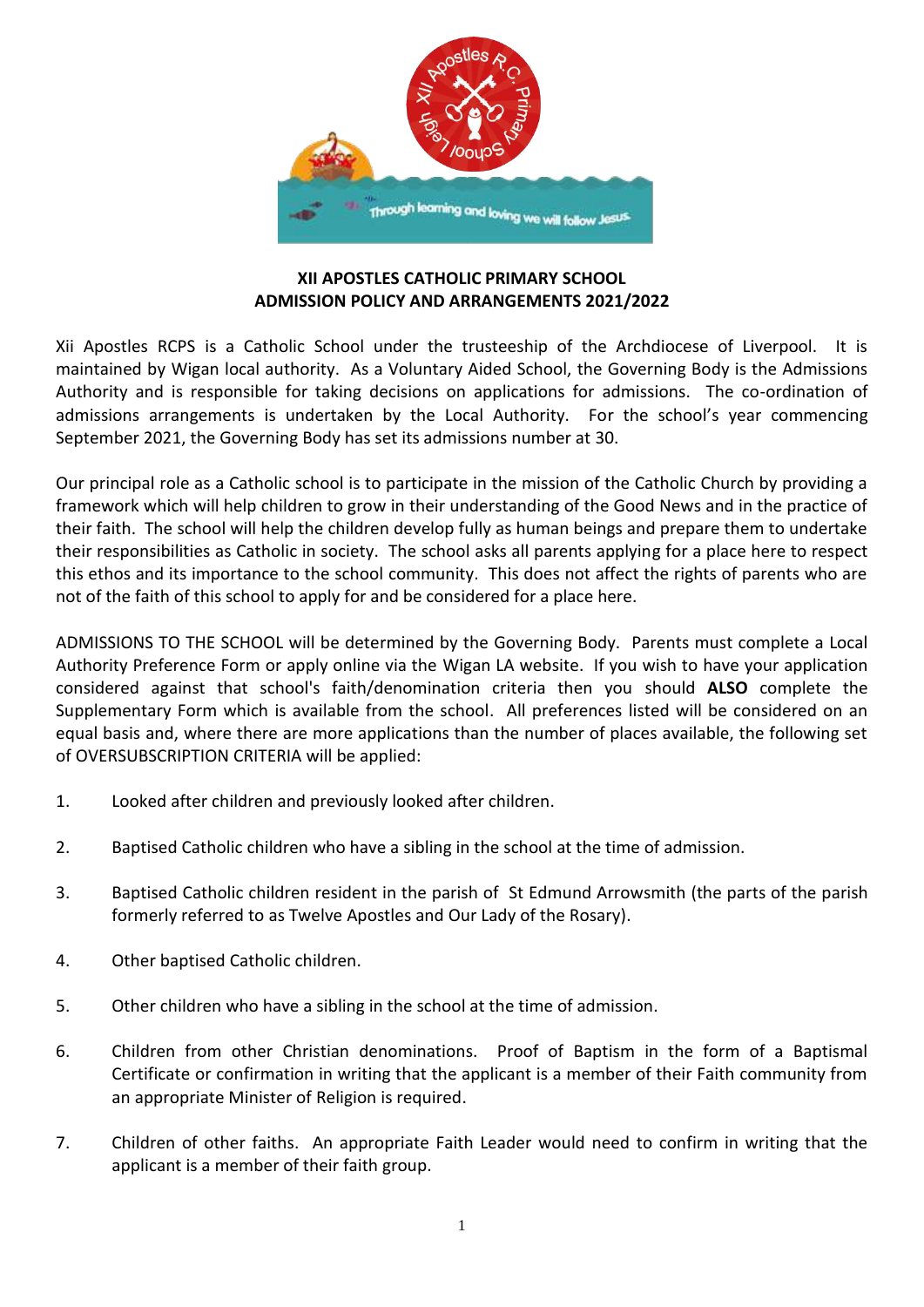## 8. Other children.

If it is not possible to offer places for all applications within any criteria above then places will be allocated to the children who live nearest to the school. The distance will be measured by straight line distance between the child's permanent home address and the school using the local authority's computerised measuring system.

Children with a Statement of Special Educational Needs or Education Health Care Plan that names a school will be offered place without using the admission criteria and will count as part of the school's published admission number.

## **Notes:**

- a. All applications submitted before the national closing date will be considered equally and included in the Local Authority initial allocation of school places. Applications received after the national closing date will be processed in accordance with the Wigan admissions scheme for schools detailed in the Wigan admissions information booklet.
- b. A Looked After Child is a child who is (a) in the care of a Local Authority, or (b) being provided with accommodation by a Local Authority in the exercise of their Social Services functions (under section 22(1) of the Children Act 1989. A previously Looked After Child is one who immediately moved on from that status after becoming subject to an adoption, child arrangements order or special guardianship order.

A child is regarded as having been in state care in a place outside of England if they were accommodated by a public authority, a religious organisation or any other provider of care whose sole purpose is to benefit society. Applications must be supported with appropriate evidence that the child has been adopted from state care.

c. For a child to be considered as a Catholic evidence of a Catholic Baptism is required. Baptism should take place before the closing date for applications.

A Baptised Catholic can also be defined as one who has been baptised by the Rites of Baptism of one of the various Churches in communion with the See of Rome (cf Catechism of the Catholic Church 1203). Written evidence of this baptism can be obtained by recourse to the Baptismal Registers of the church in which the baptism took place.

## Or

A person who has been baptised in a separate ecclesial community and subsequently received into full communion with the Catholic Church by the Rite of Reception of Baptised Christians into the Full Communion of the Catholic Church. Written evidence of their reception into full communion with the Catholic Church can be obtained by recourse to the Register of Receptions, or in some cases a sub-section of the Baptismal Registers of the Church in which the Rite of Reception took place.

The Governing Body will require written evidence in the form of a Certificate of Reception before applications for school places can be considered for categories of 'Baptised Catholics'. A Certificate of Reception is to include full name, date of birth, date of reception and parent(s) name(s). The certificate must also show that it is copied from the records kept by the place of reception.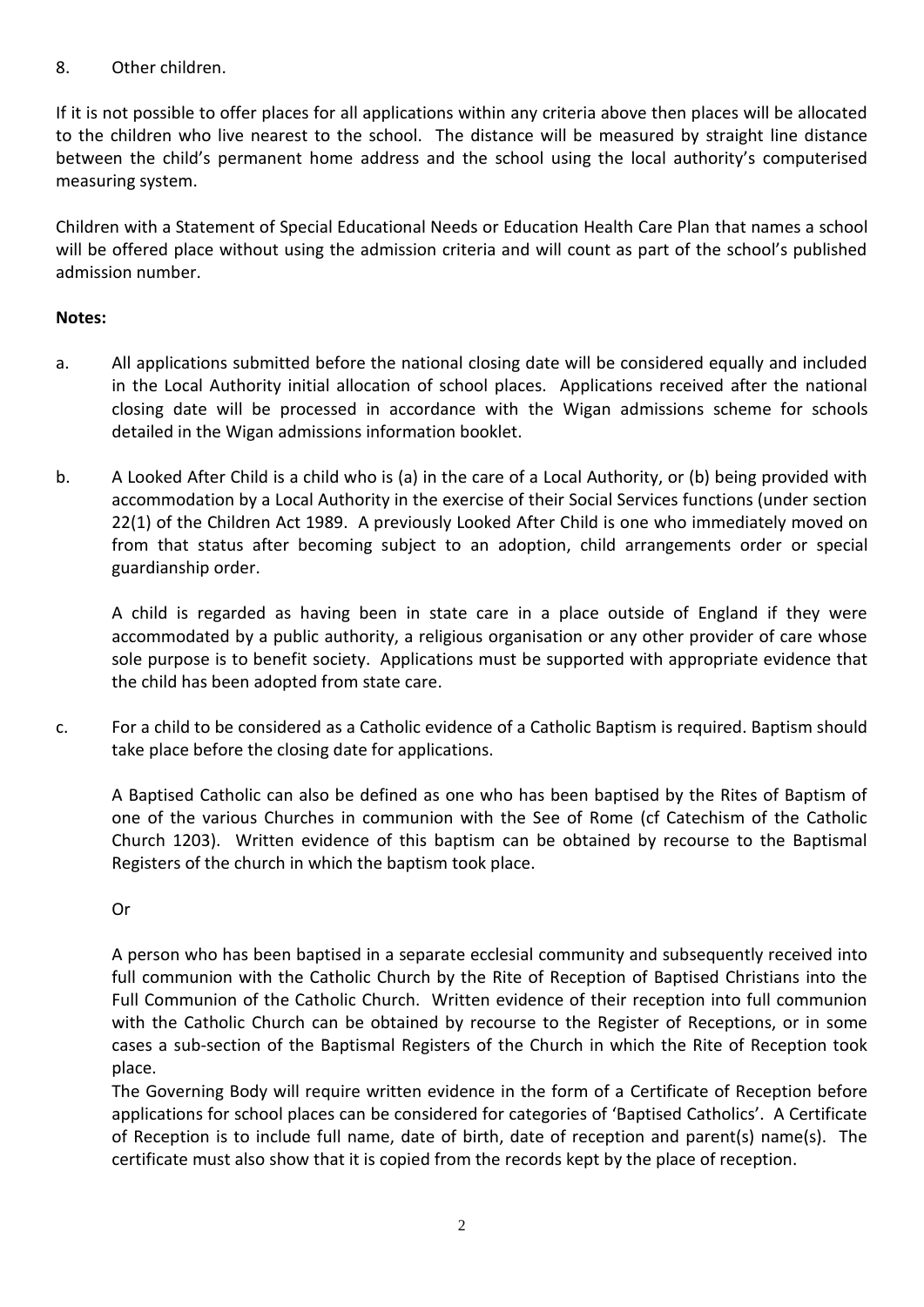Those who have difficulty obtaining written evidence of baptism for a good reason, may still be considered as baptised Catholics but only after they have been referred to the parish priest who after consulting with the Episcopal Vicar, will decide how the question of baptism is to be resolved and how written evidence is to be produced in accordance with the law of the Church.

- d. "Children of other Christian denominations" means: children who belong to other churches and ecclesial communities which, acknowledging God's revelation in Christ, confess the Lord Jesus Christ as God and Saviour according to the Scriptures, and, in obedience to God's will and in the power of the Holy Spirit commit themselves: to seek a deepening of their communion with Christ and with one another in the Church, which is his body; and to fulfil their mission to proclaim the Gospel by common witness and service in the world to the glory of the one God, Father, Son and Holy Spirit. An ecclesial community which on principle has no credal statements in its tradition, is included if it manifests faith in Christ as witnessed to in the Scriptures and is committed to working in the spirit of the above. All members of Churches Together in England and of CYTÛN are deemed to be included in the above definition, as are all other churches and ecclesial communities that are in membership of any local Churches Together Group (by whatever title) on the above basis. Other faiths are defined as organisations whose values are based on faith and/or beliefs, which have a mission based on social values of a particular faith.
- e. Home address is considered to be the address where the child normally lives. Applicants should not state a childminder's or other relative's address. It may be necessary to carry out checks to confirm addresses given are genuine and parents may therefore be asked to provide documentary evidence of their child's home address.
- f. Sibling is defined in these arrangements as full, half or step brothers and sisters, adopted and foster brothers and sisters who are living at the same address and are part of the same family unit. This does not include cousins or other family relationships.
- g. A waiting list for children who have not been offered a place will be kept and will be ranked according to the Admission Criteria. The waiting list does not consider the date the application was received or the length of time a child's name has been on the waiting list. This means that a child's position on the list may change if another applicant is refused a place and their child has higher priority in the admissions criteria. The waiting list will be retained until at least the end of December of the relevant year of the admissions process.
- h. For 'In Year' applications received outside the normal admissions round, if places are available they will be offered to those who apply. Direct application to the school can now be made under this heading. If there are places available but more applicants than places then the published oversubscription criteria for the relevant year group will be applied. A waiting list for those who have not been offered a place will be kept until the end of the relevant academic term.
- i. If an application for admission has been turned down by the Governing Body, parents can appeal to an Independent Appeals Panel. Parents must be allowed at least twenty school days from the date of notification that their application was unsuccessful to submit that appeal. Parents must give reasons for appealing in writing and the decision of the Appeals Panel is binding on the Governors.
- j. The Governing Body reserve the right to withdraw the offer of a school place where false evidence is received in relation to the application.
- k. It is the duty of governors to comply with regulations on class size limits at Foundation Stage and Key Stage One. The Governing Body may exceed the regulations for twins and children from multiple births where one of the children is the 30<sup>th</sup> child admitted. This also applies to in-year